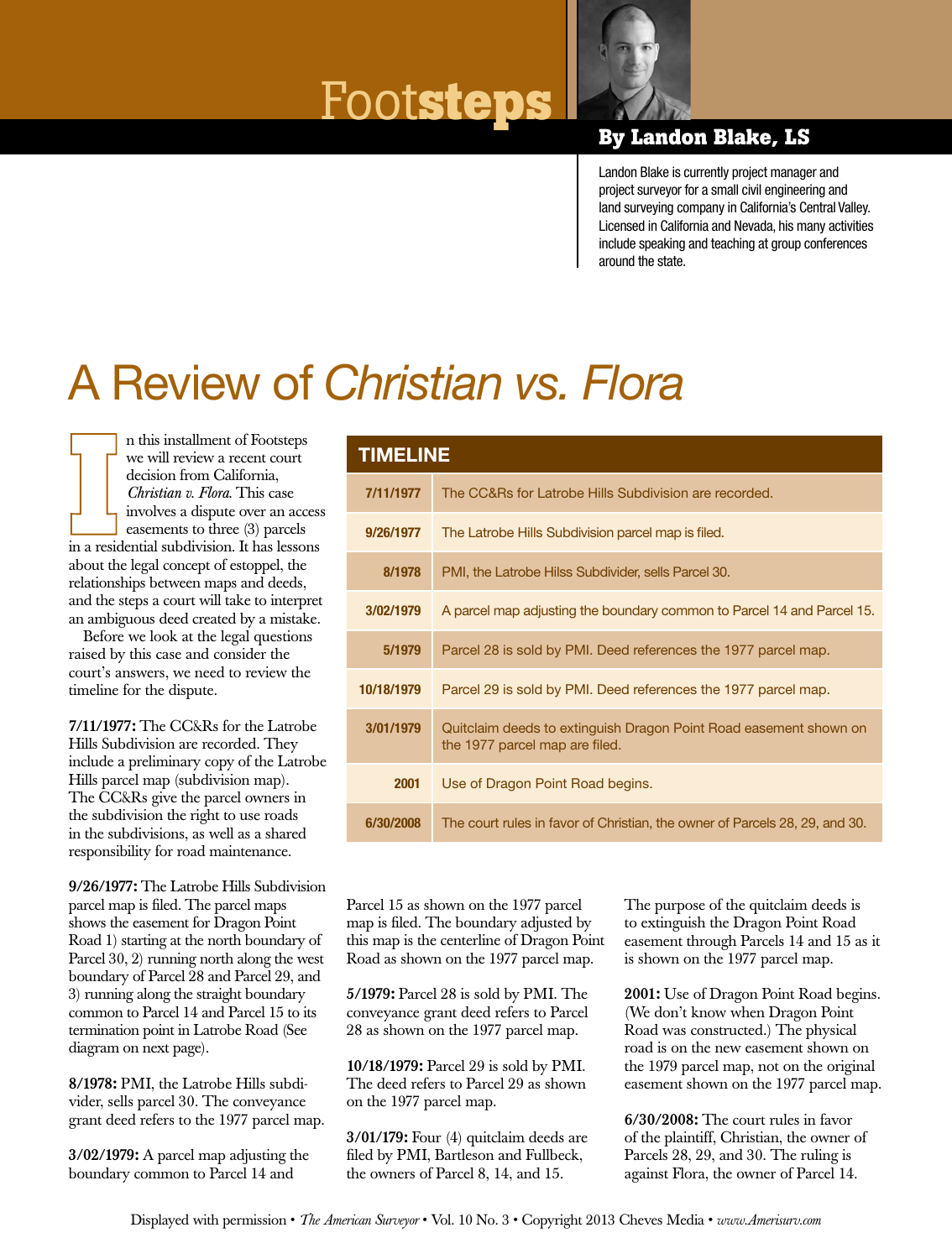#### **Legal Questions**

The basic dispute in this case is over Dragon Point Road. The plaintiff in this case, Flora (the owner of Parcels 28, 29, and 30) are using Dragon Point Road, which is built on an easement from the 1979 parcel map, not the easement location shown on the 1977 parcel map, which was later abandoned. The defendant in this case, Flora (the owner of Parcel 14), asserts that the plaintiff, Christian, has no rights to travel on Dragon Point Road as it is constructed.

These are the legal questions raised by this case:

Can Christian claim an implied easement over Dragon Point Road on the Flora Parcel even though their deed didn't include the easement, their deed didn't refer to the 1979 parcel map that created the easement, and they didn't begin to use the easement before their parcels were severed (by subdivision) from the Flora Parcel?

The conflict in this case arose in part because the grant deeds conveying Parcels 28, 29, and 30 from the subdivider refer to the 1977 parcel map, but were recorded after the 1979 parcel map that made modifications to the easement was filed. In essence, the grant deeds referred to a parcel map that no longer reflected accurate boundary and title conditions. What was the relationship between the 1977 parcel map, 1979 parcel map, and the deeds for Parcels 28, 29, and 30?

#### **The Court's Decision**

First, the court determines the relationship between the 1977 parcel map and the 1979 parcel map. It states that the only easement shown on the 1979 parcel map is the Dragon Point Road easement. When the 1979 parcel map was filed, deeds were recorded to eliminate the 1977 parcel map easement for Latrobe Road. The court concludes from these facts that the intent of the Dragon Point Road easement created on the 1979 parcel map was to REPLACE the easement on the 1977 parcel map.

Based on this conclusion, the court rejects Flora's argument that the 1979 parcel map had no impact on the grant deeds for Parcels 28, 29, and 30 because they referenced the 1977 parcel map.

On the contrary, the court reasons the failure of the Parcel 28, 28 and 30 grant deeds to mention the boundary adjustment or easement relocation on the 1979 parcel map was a mistake, and wasn't intentional.

It plainly says: "All of these factors lead us to conclude that when PMI sold Parcels 28 and 29, it intended to convey a single easement across Parcel 14 and 15, and that easement was located across Dragon Point Road. PMI's failure to include the amendment to the subdivision map when referencing the parcel was a mistake."

The court adds: "When PMI sold Parcels 28 and 29 to the original subdivision purchasers, it should have included both the original subdivision map, which described the boundaries of the parcel being sold, and the amended map, which described the appurtenant road easement."

The court finishes its opinion by stating: "We conclude the 1979 amendment was incorporated into the deeds of the subdivision purchasers whose deeds reference the 1979 subdivision map, but who purchased their properties after the 1979 amendment to the map. We therefore hold that the sale of property with reference to a subdivision map incorporates any prior properly recorded amendment of the subdivision map."

To summarize, the court ruled that:

- The 1979 parcel map replaced the Dragon Point Road easement shown on the 1977 parcel map.
- The grant deeds for Parcels 28, 29 and 30 incorporate the 1979 parcel map, even though it is not directly referenced in the deeds.



In this case, the court took the bold step of interpreting grant deeds using a parcel map that the deeds did not reference, either directly or indirectly. It

### "This case demonstrates a complete failure of our land division process to protect purchasers of real property."

We don't have time to discuss it in this article, but the court decision includes a good discussion of the legal principles upon which the final ruling was based. This includes the principle of estoppel and the principle of ambiguous deed interpretation. I strongly encourage my readers to review the case for the court's description of these principles and how they apply. They are definitely topics I hope to return to in Footsteps.

did this because a mistake made in the land descriptions for the deeds, and it used external evidence presented at trial to correct the mistake. That is one reason this case interested me as a boundary surveyor.

#### **How Did This Happen?**

Clearly this entire legal battle could have been if the subdivider and his consultants had been more careful. We are left with interesting questions about this case